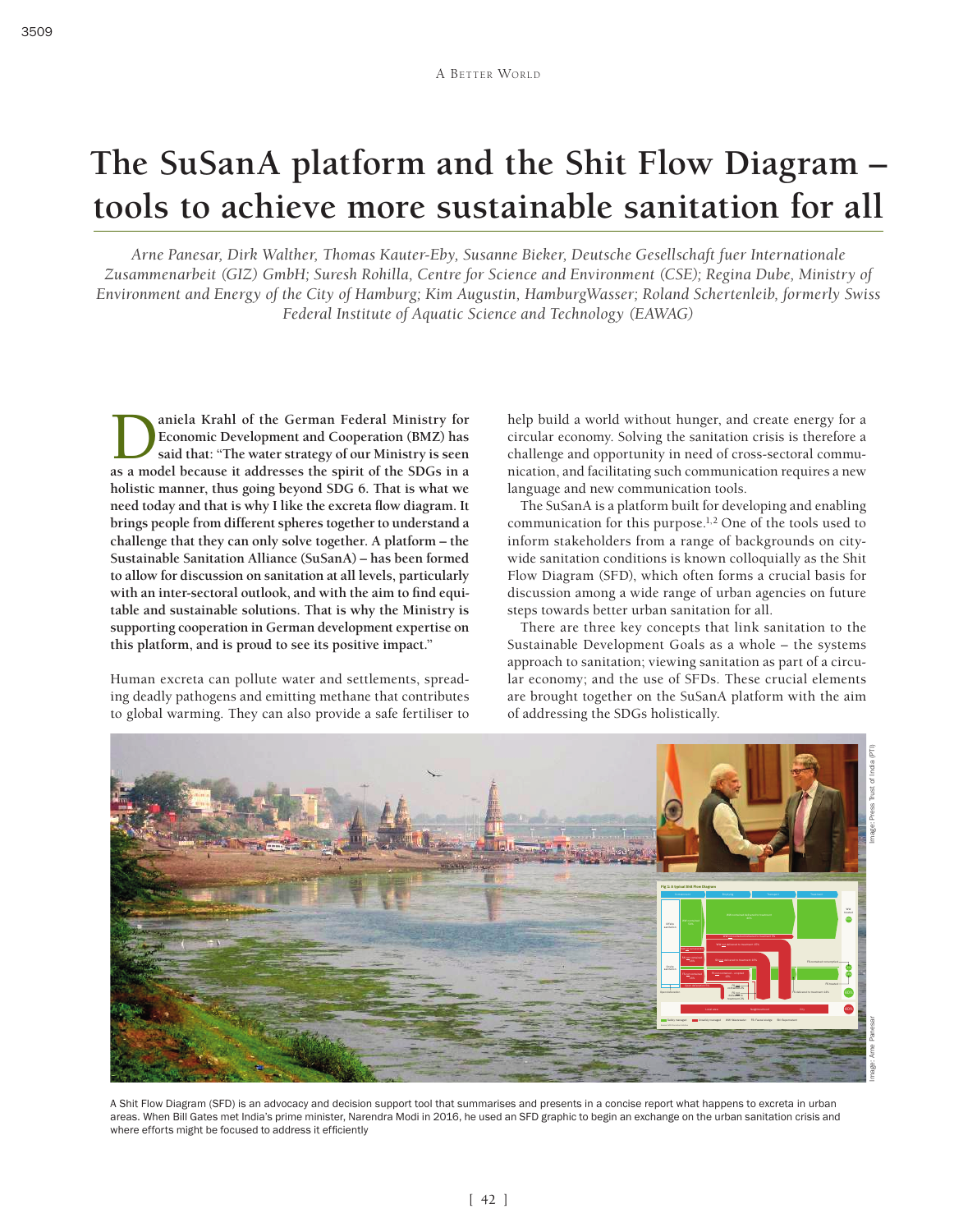

The graphic from the SFD report on Tiruchirappalli (Trichy), India,<sup>3</sup> shows that 60% of the population is dependent on offsite sanitation systems and 35% is connected to a sewer line. Finally, 5% of the population practices open defecation. It can be concluded that the excreta of 60% of the population is managed safely and 40% of excreta is discharged into the environment untreated. The potential of SFDs as a tool to communicate sanitation gaps is widely recognised in the sector

### **The power of iconography to reach SDG 6 and more**

When Bill Gates met India's prime minister Narendra Modi in 2016, he used a graphic to begin discussions on the nature of the sanitation crisis and where efforts should be focused to overcome it. The graphic was an SFD depicting the sanitation conditions of the Indian city of Trichy, and allowed for a highly structured discussion by visually emphasising the challenges and possible action fields for improving sanitation management on a city-wide level. It also underlined the importance of safe faecal sludge management in cities.

It became apparent that the power of SFD graphics lay in the idea that they:

- Present both central and decentral systems in one image, overcoming a breakdown in discourse on how to solve the urban sanitation crisis that has existed for too long.
- Are inclusive, as they show the journey of the excreta of all humans in a city.
- Use a systems approach to sanitation (see below), as they follow the journey of excreta along the sanitation chain, from containment, via transport to treatment and beyond.
- Establish a direct link to the viewer, especially if that person lives in the city depicted in the graphic and is curious as to the safety of excreta management.
- Establish a direct link to the viewer's work, even if that person does not work in the field of sanitation. SFDs are helpful to a range of sectors in a city, for instance to the health sector where the SFD shows to what extent mismanaged or missing sanitation systems become a health concern; to the environmental sector where it shows to what extent unsafely managed excreta reach the environment; to reuse concepts where it shows which sanitation system components produce what kind of excreta flows (information useful for biogas or fertiliser production, if safely managed).
- Can be linked to infrastructure considerations, and indicate where to prioritise investment into urban sanitation.

#### **The SFD as a prompt for expert discussion and action**

The graphic itself does not solve, but discussion prompted by the graphic among experts from various sectors has the potential to do so. When Prof. Barbara Evans, one of the first to visualise excreta management in cities and towns, presented an SFD graphic of Dhaka to the city's mayor, he was alarmed. It showed that, while open defecation was at only 1%, around 98% of the city's excreta were unsafely managed.4 This made it immediately clear that further discussion with a broader group of stakeholders was required to improve management.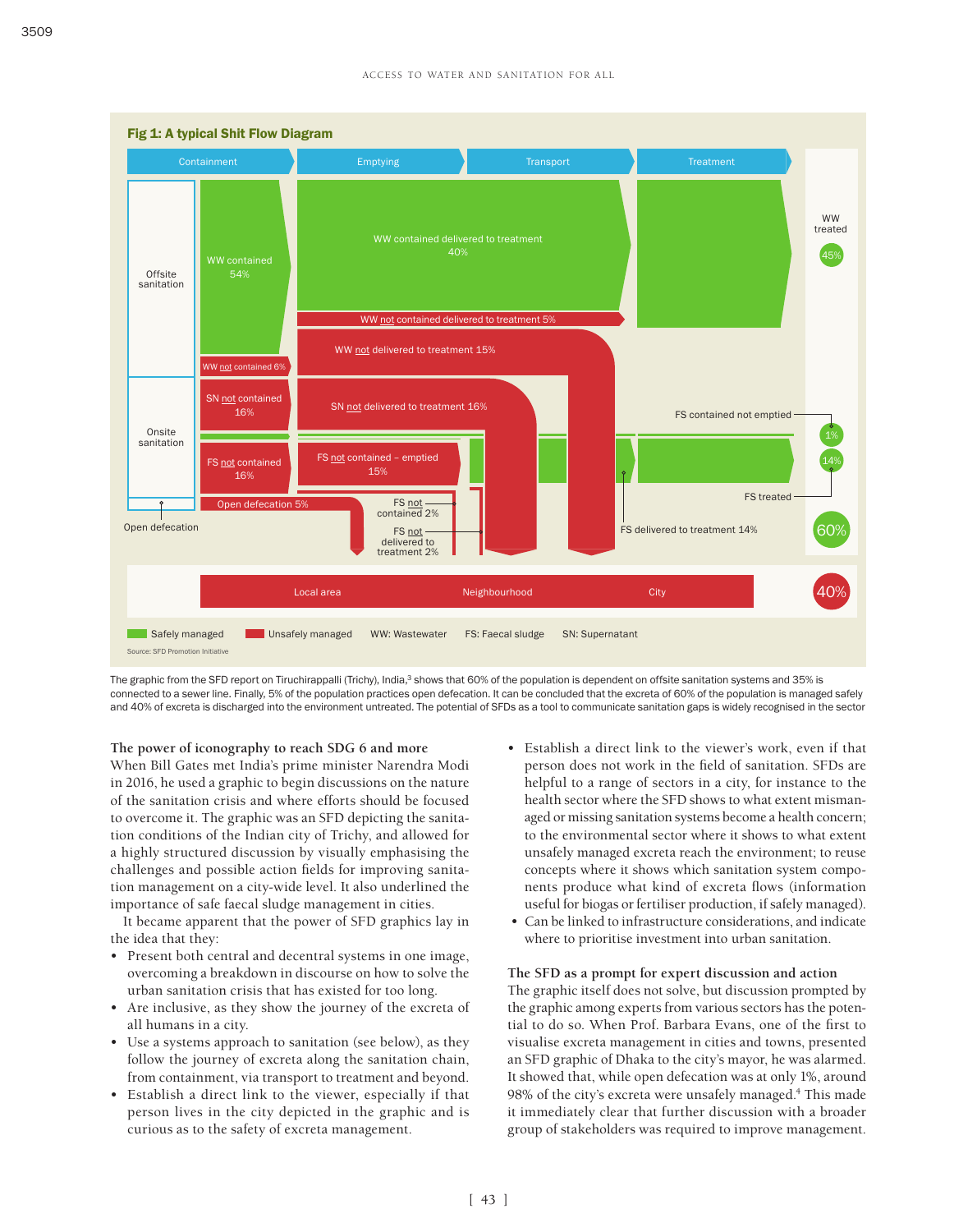SFD reports contribute to better diagnostics and more targeted intervention at city level. For the report to be of most value, it must comprise the graphic together with a detailed set of critical information on the sanitation service delivery context of a city and a transparent reference to all data sources used, otherwise sustainable solutions cannot be achieved. For example, there are cities that have received funds for more than one large wastewater treatment plant which became dysfunctional after a few months. Investment in a large plant is a bad idea if skilled personal are not in place to run and maintain it, or if the appropriate policy environment to finance the operational and maintenance costs is missing.

Presenting an SFD graphic to a key decision maker often sets the appropriate tone for productive discourse, initiating it by providing a clear and common ground. There are various backgrounds against which such discussion can take place. For instance, in Moshi, Tanzania, four key stakeholders of urban sanitation used the city's SFD<sup>5</sup> as a starting point to help develop a joint understanding of the status quo and to inform discussion on possible futures for the city. In India, the SFD has been integrated in the ministry's toolkit for implementing the already effective National Urban Sanitation Policy, strengthening communication among experts as well as providing information for the public.

In summary, an SFD not only presents relevant information visually to more than one sector but, by doing so, brings together the various sectors and their respective agendas. Thus, various stakeholders are linked in communication that otherwise would have remained within their own field of discourse. The SFD is therefore responsible for shaping a new, more encompassing conversation on sanitation.

**Two other strong visual concepts required for SFDs** While the idea of the graphic quickly emerged in discussions between experts, the underlying thinking was predicated on two main pillars<sup>6,7</sup> that also evolved around iconography.

One is the systems approach to sanitation that defines the components forming a typical system and produces a set of examples. The other is the idea of sanitation as part of a circular economy. It is possible close the loop on sanitation, linking excreta management with broader resource efficiency and sustainability discussions and hence with a range of SDGs.<sup>8</sup> Both approaches connect sanitation with matter flow analysis and are discussed below.



Roland Schertenleib, former director of the Swiss Institute for Water Research, was a key figure to argue for a global systems approach to sanitation



The systems approach to sustainable sanitation for a single pit system. This method has found widespread acceptance in the sector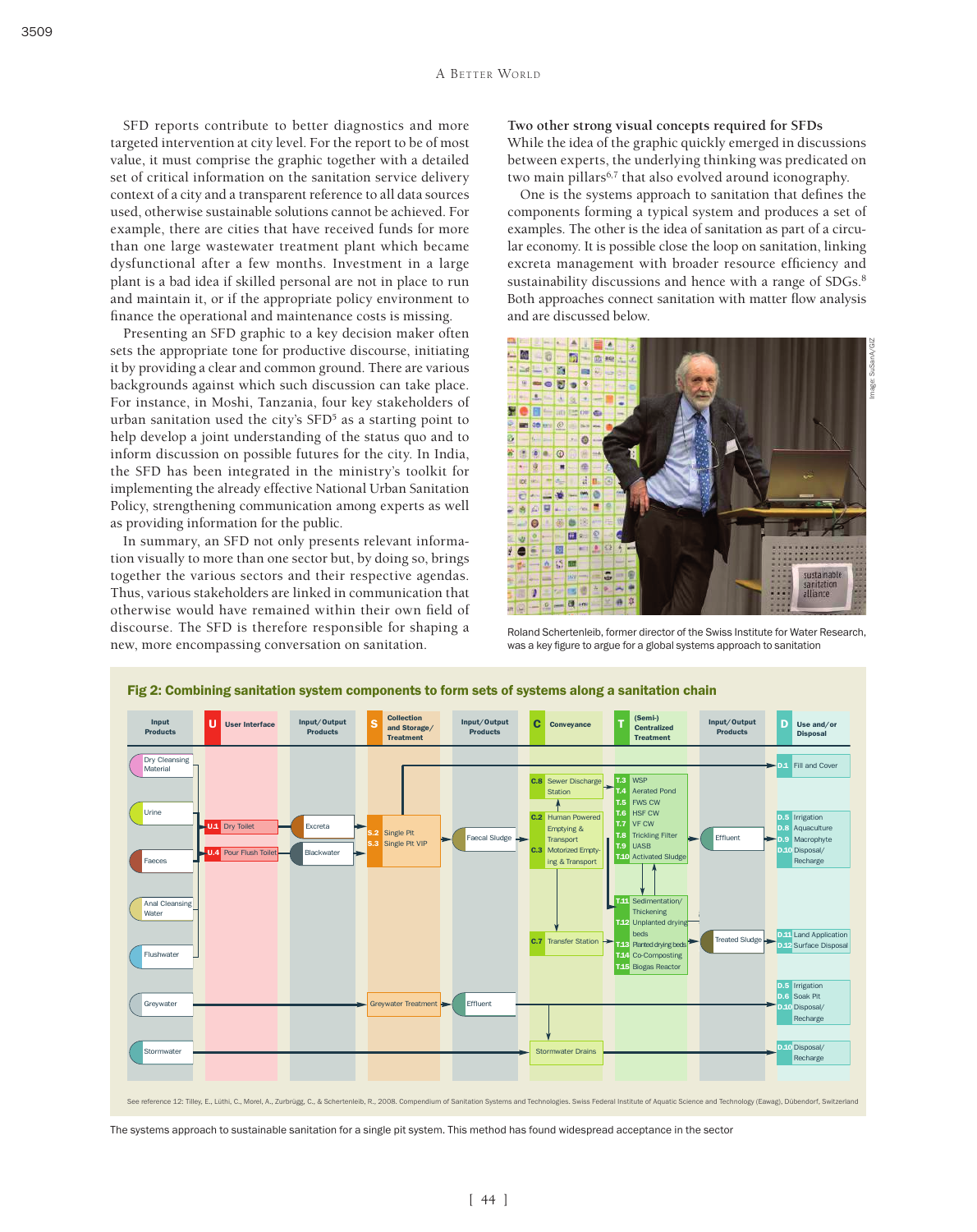

Iconography used to describe closed loop systems by Lange et al. 1996. It compares a linear to a reuse oriented approach to sanitation

#### **The SuSanA-network – moving to a systems approach**

Sunita Narain, director of Centre for Science and Environment, New Delhi, India, reports that: "The biggest ever sanitation programme, the Clean India Campaign (Swachh Bharat), instigated by Indian prime minister Narendra Modi, has broadened its focus from ODF (open defecation-free) to ODF++ (including waste water, septage, greywater and faecal sludge management)."9,10,11 The mission of the Indian government and an engaged community of experts had originally begun with the slogan "Toilets before Temples," yet this was the first step in an extended mission. Now, with ODF++, the focus has moved beyond the toilet to include various other elements of the sanitation chain and particularly an approach to sanitation from a systems perspective.

For many years, sanitation improvement was often focused on the construction of latrines without considering aspects of operation, maintenance and services. However, there has been increasing awareness globally that building latrines alone and neglecting the entire sanitation service chain does not improve public health conditions, and could even be a cause of environmental deterioration.

This increased awareness was one of the main reasons for creating the Sustainable Sanitation Alliance, just before the International Year of Sanitation in 2008,<sup>12</sup> experts having been concerned that the Year would be oriented towards infrastructure, thereby potentially worsening the situation. The alliance was, among other activities, actively involved in the development of a key publication, spearheaded by the Swiss Water Research Institute EAWAG, entitled *The Compendium of Sanitation Systems and Technologies*. 13 A crucial ingredient of the publication was its provision of iconography to depict sanitation chains and the ways in which elements could be linked to the chain using a number of exemplary systems.

**Sanitation in the circular economy – closing the loop** The global endorsement of the SDGs calls for a radical re-thinking of the conventional, accepted approaches to urban infrastructure in general, and to sanitation in particular.

Changing the basic paradigm from linear flow streams and disposal towards a cycle-oriented management of renewable resources has the potential to deliver the kind of change, and the degree of change, that the SDGs demand.<sup>14,15,16,17</sup> Discussions began at the start of the millennium by Swedish and German organisations as to the importance of nonrenewable resources like phosphorous and nitrogen as well as efficient use and recycling (see Fig. 3).

While the new thinking is partly in place for implementing change in solid waste management, energy, and agriculture (among many sectors spearheading the changes), the paradigm shift in sanitation is still embryonic. This lag is exposed by the fact that forward-looking engineers proposed the shift from linear to circular systems of managing water and wastewater (including excreta, and rainwater) in the 1970s.18 Today, over 40 years later, the circular approach remains the exception.

Some progress has been made, for instance in the understanding of urban-rural sanitation value chains, or of sanitation in the circular economy, hence the idea of using wastewater and excreta in the safe production of energy, fertiliser or irrigation water is much more broadly accepted in the sector today than ten years ago. However, as such improvements need cross and inter-sectoral communication, progress is much slower than that which is necessary to reach the SDGs holistically.

However, forward-looking projects built on more holistically sustainable sanitation systems do address these concerns. In the context of German development cooperation, such projects receive an additional push from the German Federal Ministry for Economic Cooperation and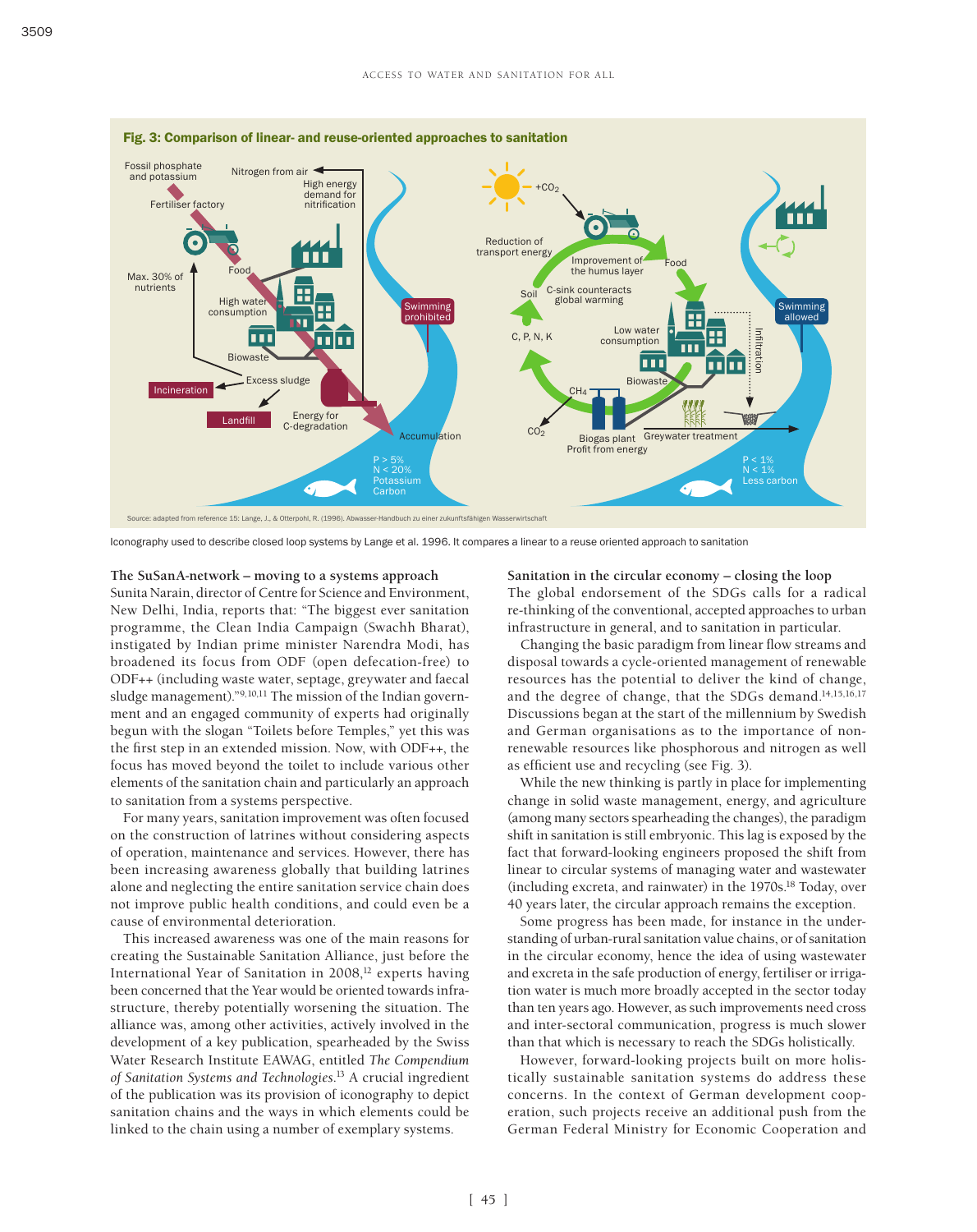

In 2004, Florian Klingel, as advisor in the GTZ Ecosan Programme, developed an iconography to describe matter fluxes and technologies relevant to closing-theloop sanitation approaches. The system's borders are broad and include many sectors. The SFD however, restricts its focus to the area outlined in red above

Development (BMZ)'s water strategy, endorsed in 2017. The strategy places water sector activities in the context of the BMZ's overall contribution to implementing the 2030 Agenda, the Paris Agreement and other global agreements such as those on human rights. Beyond calling for holistic management of water and related resources, key interfaces and areas of activity involving adjacent sectors are, or will be described in separate strategy documents. These links between sectors typically occur in the following SDG constellations:

- Water education, health, and food and nutrition
- Water, sustainable economic development
- Employment and vocational training
- Water, agriculture and energy
- Water, environment and climate change
- Water, good governance, urban development
- Water, population growth and migration.<sup>19</sup>

### **Case history 1: Nashik, India**

The city of Nashik is outstanding in its endeavour to become an exemplar of sustainability through liquid and solid waste management over a range of projects. Nashik ranked 42nd out of 423 Indian cities when evaluated in a sanitation ranking exercise carried out under the mandate of the National Urban Sanitation Policy, through the Ministry of Urban Development, government of India.

As a further development, one of the innovative projects undertaken by Nashik is the Waste to Energy programme, implemented with the support of Deutsche Gesellschaft fuer Internationale Zusammenarbeit (GIZ) as an activity under German development cooperation. The project involves combining the waste streams of organic kitchen waste and septage from public and community toilets and converting it into electrical energy through co-fermentation. The sources of waste are ring-fenced, owing to a bylaw which dictates that the city takes ownership of the waste from hotel kitchens. A two barrier system of septage pasteurisation and biomethanisation enables the operator to use the residue for soil enhancement at agricultural sites. Field trials are currently ongoing in the Dhule district to the South of Nashik. With this approach, complete reuse of input waste is maintained, and nutrients as well as organic carbon are recirculated. The operation is completely financed through the business model, with an estimated 15–30% of the capital investment to be refinanced.20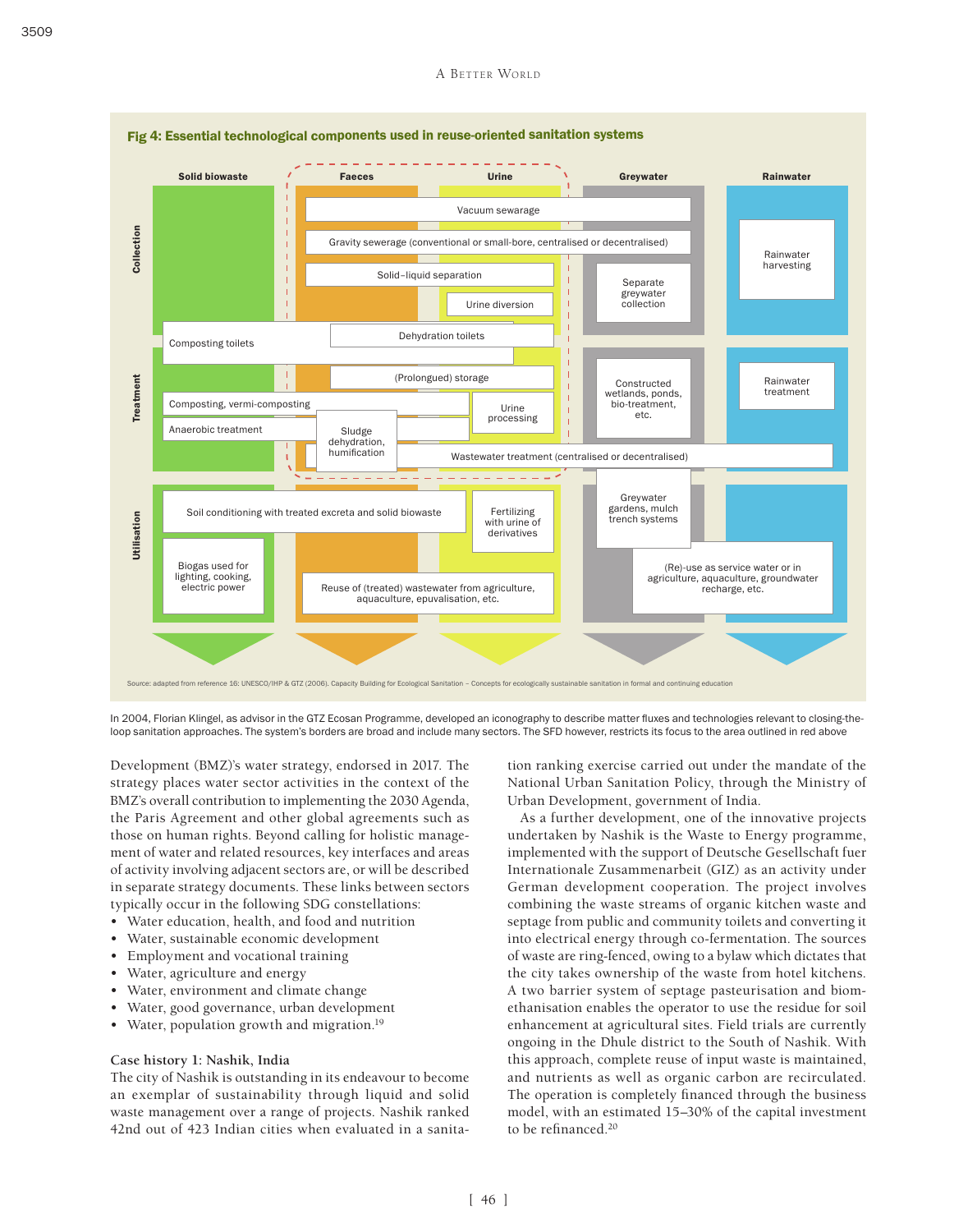

Among others, the graphic shows that 22% of the population is directly connected to (offsite) sewer systems, and 78% relies on onsite sanitation systems. Overall, the excreta of only 20% of the population is managed safely and 80% of excreta is discharged into the environment untreated<sup>21</sup>



A city sanitation plan is preceded by an assessment of the sanitary conditions in the city. The plan then addresses the current concerns and plans for future sanitary requirements through a participatory and holistic approach. The Nashik city sanitation plan was developed by the city with support from GIZ (Deutsche Gesellschaft fuer Internationale Zusammenarbeit GmbH) with funds from the German Ministry for Economic Cooperation and Development. The city's Waste to Energy programme now works in the direction suggested by the plan see 20,22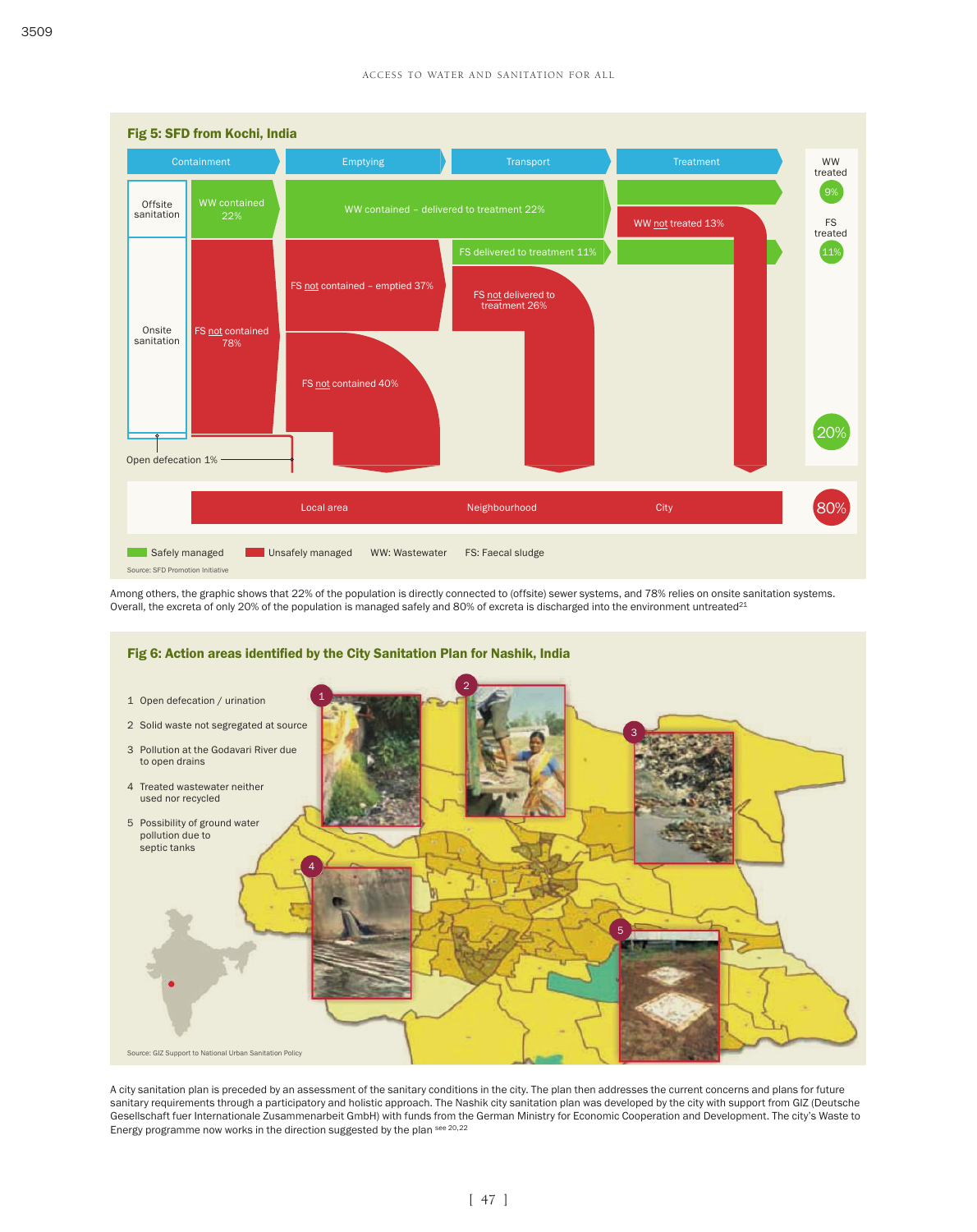

Broader conversations on matter flux, as viewed across system borders, has been put into practice due to the Waste to Energy illustration



Vehicle transporting organic solid waste and faecal sludge to the biogas plant that forms a central component of the Nashik Waste to Energy project



Image: SFD Promotion Initiative

The Hamburg Water Cycle addresses the future needs of a city by being reuse oriented and resource efficient – an inspiration for the development of a sustainable sanitation concept for the city of Cochin, India (Beerman, 2017)<sup>23</sup>



Fig. 8: The Hamburg Water cycle addresses several streams

Water from vacuum toilets is treated together with organic waste, for instance organic oil from restaurants, to produce biogas and fertiliser. Greywater is treated separately and used for urban greening and to improve the quality of recreational areas. A range of urban agencies need to cooperate to make this innovation possible, including the urban utility for wastewater, the city's stakeholder responsible for organic waste, urban planners and the urban department of the environment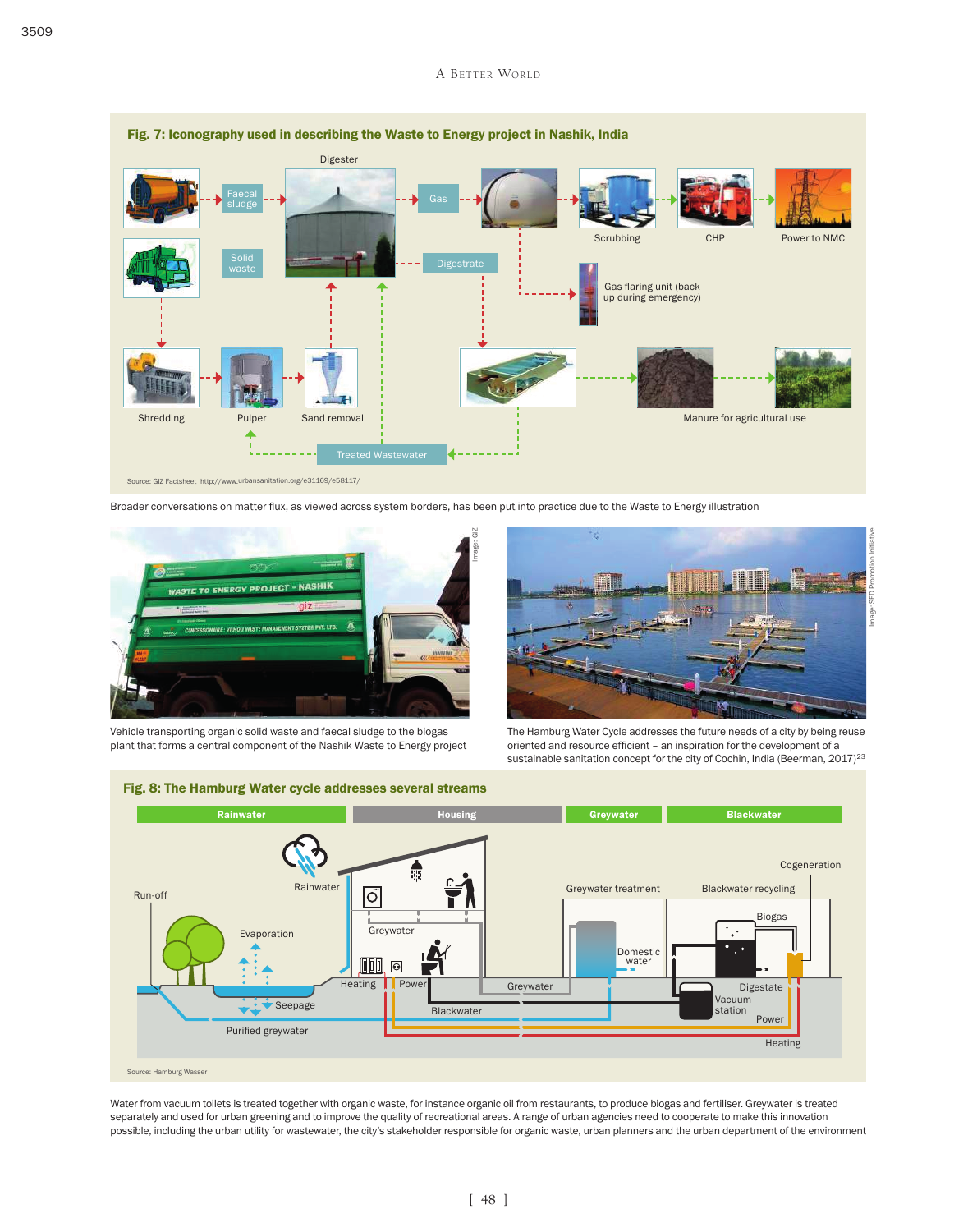

Members of the Hamburg administration and water utility discussing the Hamburg WaterCycle in front of a model of the newly designed Jenfelder Au quarter



Figure 9: The Semizentral approach addresses water, energy and waste flows

Water from households is treated in a nearby facility, producing service water used for toilet flushing plus additional service water for case-adapted needs such as street cleaning, fire fighting, groundwater recharge, industrial use and others, thereby recycling up to 100%. The resulting sewage sludge is treated anaerobically together with biowaste from households within the same facility, reducing transport needs and producing the energy required for all treatment purposes within the facility. The waste heat produced can be used for heating houses. The remaining digestant can be used as biosolids for urban greening or for agriculture. A range of urban agencies must cooperate to make this innovation possible, including the urban utility for wastewater, the stakeholder responsible for organic waste in the city, urban planners and the urban department for the environment.

#### **Case history 2: The Hamburg Water Cycle**

The innovative Hamburg Water Cycle® is an example of closed-loop wastewater management, demonstrating how wastewater can be handled in an economically and environmentally responsible way by unlocking synergies between sustainable sanitation, energy and resource efficiency. The key elements are the separate handling of household water flows and utilising their energy content locally. Europe's largest project showcasing the benefits of closed loop waste water management is the newly designed Jenfelder Au quarter, a residential area in Hamburg which has provided homes for approximately 800 families. In its use of toilets as the starting point for renewable energy, the project is seen by the local government as a forward looking form of sanitation, that addresses the future needs of the city by being reuse oriented and resource efficient.

While still in its implementation phase in Hamburg, the Hamburg Water Cycle<sup>24</sup> has already positively influenced other cities.23 For example Cochin, India, where a concept is being discussed that would follow the same principles. Here, septic tanks would collect only toilet water which would be transported to specific stations for the management of organic material from different streams, while greywater would be kept separate and treated in decentral facilities with options for local reuse, for instance in improving the urban environment.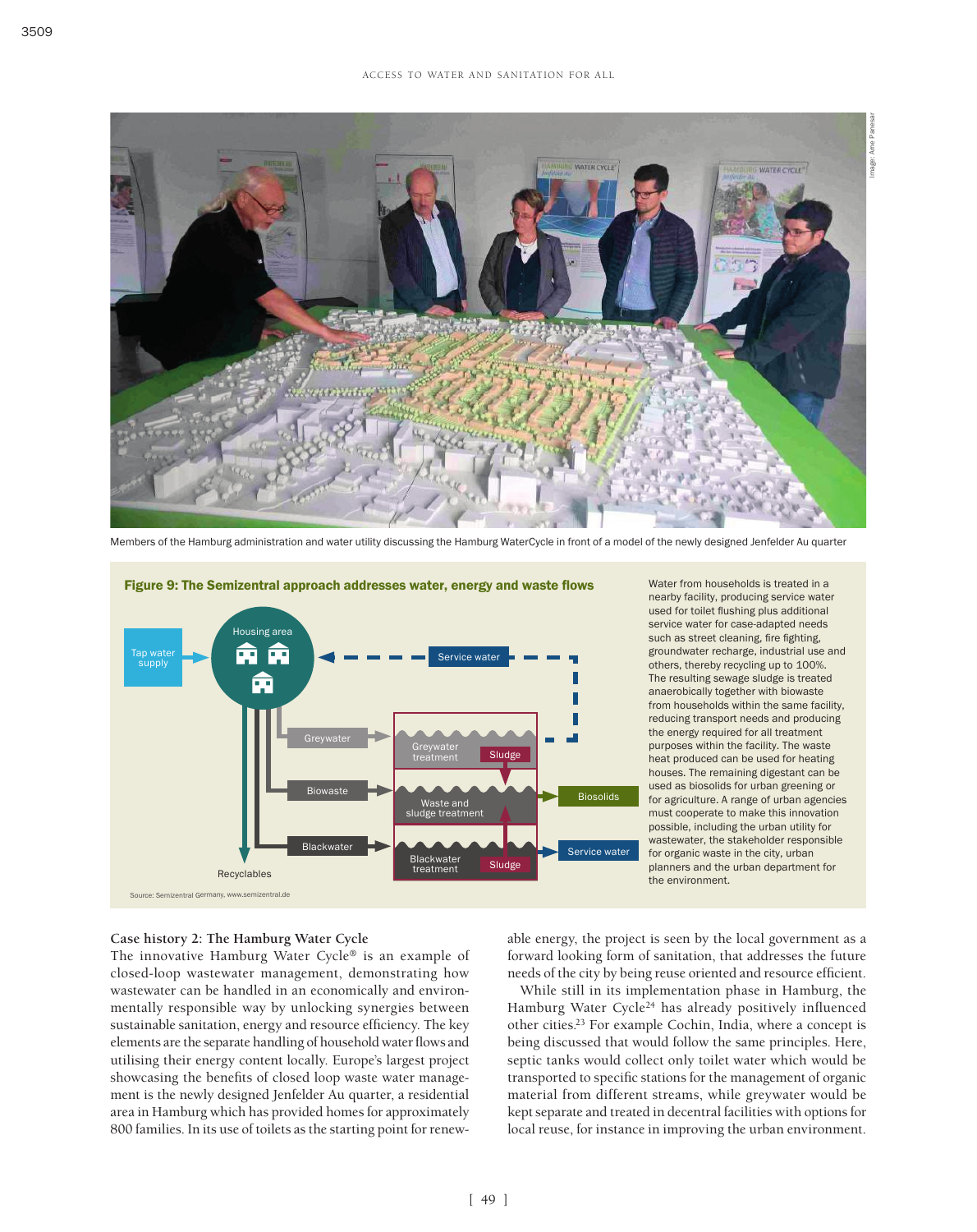

The first implementation of the Semizentral approach has been in operation since 2014 in Qingdao, China. The central infrastructure element is the Resource Recovery Center

## **Case history 3: The Semizentral approach**

Semizentral is an alternative infrastructure approach that addresses the challenges of fast-growing urban areas. Key elements of Semizentral are system size, ranging between central and decentral; a district-wise realisation; and high resource efficiency, with the infrastructure of the water, wastewater, biowaste, and energy sectors integrated into one system.<sup>24,25</sup> Treated and disinfected wastewater is used for purposes that do not require drinking water quality, for instance toilet flushing or irrigation. Also, the energy potential of wastewater and solid waste is exploited – biogas from co-digestion of sewage sludge and biowaste is used for heat and electricity production. Semizentral is therefore a far more resource-efficient system compared to conventional, centralised systems (see Fig. 9). The innovative infrastructure approach, developed at Institute IWAR of TU Darmstadt, Germany in cooperation with various research and industry partners from Germany and China such as Tongji University, Shanghai, won the GreenTec Award 2015 given for outstanding achievements towards sustainability in urban infrastructure development. The above picture shows the Resource Recovery Center realised in Qingdao, Shandong, China

**Iconography as a valuable tool in achieving the SDGs** As discussed above, many of the SDGs will not be realised without achieving SDG 6 through sustainable sanitation. But sustainable sanitation can be achieved only when addressing SDGs other than SDG 6. Therefore, the German Water Strategy spearheads both approaches, describing needs and guidelines for the sanitation and water sector, and linking the sector to a range of other sectors, and hence other SDGs.

Especially crucial in making holistic sanitation systems commercially viable is the consideration of matter fluxes of organic material, as well as related energy and fertiliser content beyond sanitation-related materials. A sound approach is to first ask which product has the highest market value in a given context, then to plan all sanitation system components such that it becomes easy as well as time-, resource- and cost-efficient to produce that product from organic waste streams including excreta. This calls for a type of urban planning that is rarely seen – an integrated urban masterplan for water, organic waste (including excreta and faecal sludge), energy management (for instance, using biogas produced from waste), and food production.

The German Water Strategy has been developed alongside working papers that clearly address the links between sectors and describe related needs and opportunities.27 This article stresses the idea that communication between a large range of sectors will be made simpler by using iconography that allows for cross-sectoral communication.